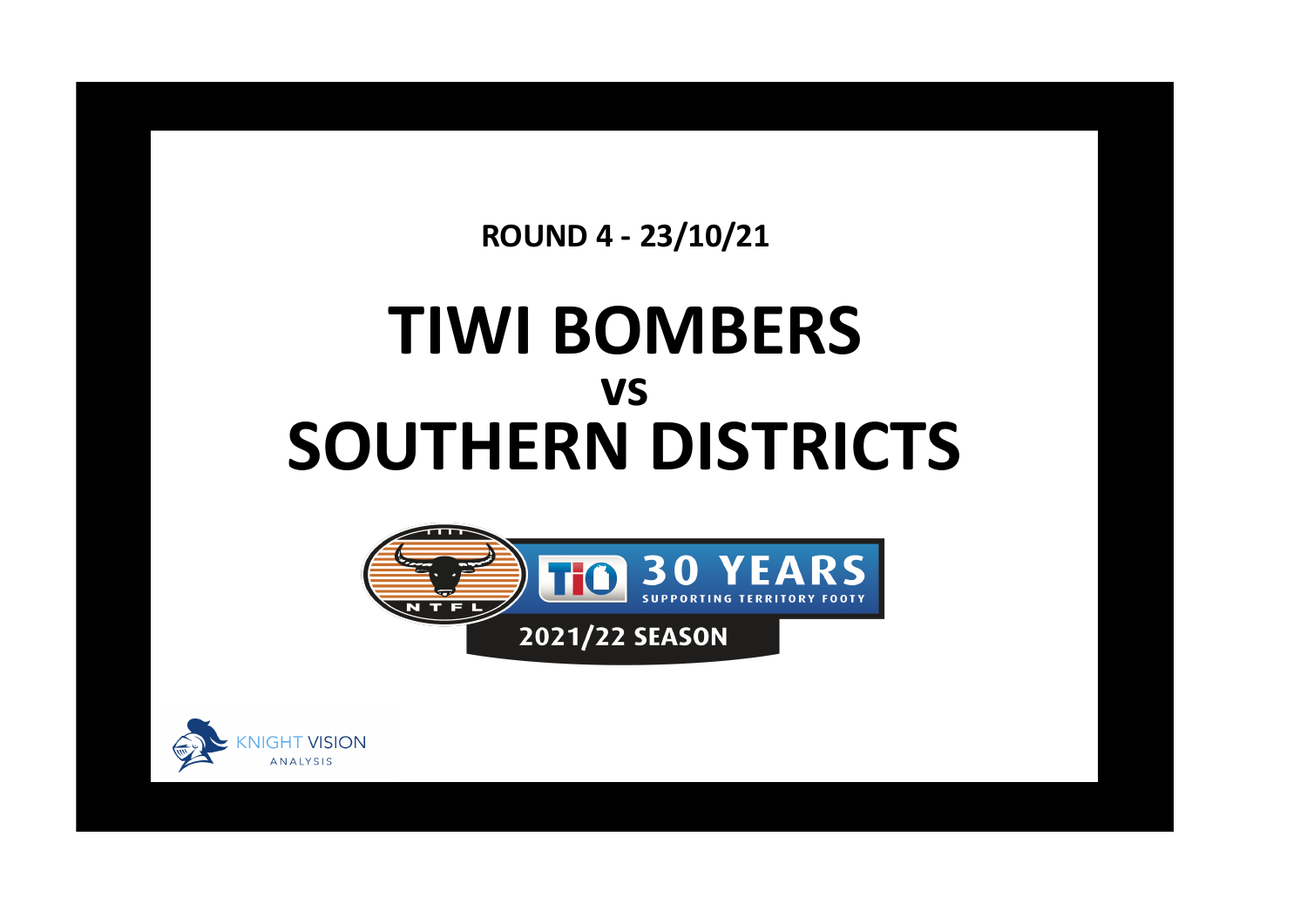|                |                |                         | <b>Tiwi Bombers</b> |                |                          |                         | <b>Southern Districts</b> |                |                |                         | <b>Differential</b> |                |                |                |              |  |
|----------------|----------------|-------------------------|---------------------|----------------|--------------------------|-------------------------|---------------------------|----------------|----------------|-------------------------|---------------------|----------------|----------------|----------------|--------------|--|
| Q1             | Q <sub>2</sub> | Q <sub>3</sub>          | Q4                  | <b>TOTAL</b>   |                          | Q1                      | Q <sub>2</sub>            | Q <sub>3</sub> | Q <sub>4</sub> | <b>TOTAL</b>            | Q1                  | Q <sub>2</sub> | Q <sub>3</sub> | Q <sub>4</sub> | <b>TOTAL</b> |  |
| 43             | 39             | 26                      | 41                  | 149            | <b>Kicks</b>             | 46                      | 42                        | 41             | 48             | 177                     | $-3$                | $-3$           | $-15$          | $-7$           | $-28$        |  |
| 27             | 19             | 15                      | 10                  | 71             | <b>Handballs</b>         | 30                      | 33                        | 24             | 23             | 110                     | $-3$                | $-14$          | $-9$           | $-13$          | $-39$        |  |
| 70             | 58             | 41                      | 51                  | 220            | <b>Disposals</b>         | 76                      | 75                        | 65             | 71             | 287                     | $-6$                | $-17$          | $-24$          | $-20$          | $-67$        |  |
| 1.59           | 2.05           | 1.73                    | 4.10                | 2.10           | <b>K:H Ratio</b>         | 1.53                    | 1.27                      | 1.71           | 2.09           | 1.61                    | $+0.06$             | $+0.78$        | $+0.03$        | $+2.01$        | $+0.49$      |  |
| 56%            | 59%            | 58%                     | 63%                 | 59%            | Kick Eff. %              | 59%                     | 74%                       | 63%            | 75%            | 68%                     | $-3%$               | $-15%$         | $-6%$          | $-12%$         | $-9%$        |  |
| 63%            | 89%            | 67%                     | 100%                | 76%            | <b>Handball Eff. %</b>   | 97%                     | 82%                       | 96%            | 91%            | 91%                     | $-34%$              | $+8%$          | $-29%$         | $+9%$          | $-15%$       |  |
| 8              | 3              | $\overline{\mathbf{3}}$ | 6                   | 20             | <b>Clangers</b>          | $\overline{\mathbf{3}}$ | $\overline{2}$            | 4              | 6              | 15                      | $+5$                | $+1$           | $-1$           | $\mathbf{0}$   | $+5$         |  |
| 32             | 27             | 22                      | 21                  | 102            | <b>Cont. Poss</b>        | 27                      | 19                        | 25             | 21             | 92                      | $+5$                | $+8$           | $-3$           | $\mathbf{0}$   | $+10$        |  |
| 38             | 31             | 23                      | 30                  | 122            | <b>Unc. Poss</b>         | 49                      | 60                        | 39             | 54             | 202                     | $-11$               | $-29$          | $-16$          | $-24$          | $-80$        |  |
| 13             | 9              | 9                       | 16                  | 47             | <b>Marks</b>             | 17                      | 21                        | 12             | 27             | 77                      | $-4$                | $-12$          | $-3$           | $-11$          | $-30$        |  |
| 12             | 6              | 8                       | 13                  | 39             | <b>Unc. Marks</b>        | 15                      | 20                        | 10             | 24             | 69                      | $-3$                | $-14$          | $-2$           | $-11$          | $-30$        |  |
| 1              | 3              | 1                       | 3                   | 8              | <b>Cont. Marks</b>       | $\overline{2}$          | 1                         | 2              | 3              | 8                       | $-1$                | $+2$           | $-1$           | $\mathbf 0$    | $\mathbf 0$  |  |
| 1              | $\mathbf{1}$   | $\overline{2}$          | 3                   | $\overline{7}$ | <b>Int. Marks</b>        | 3                       | 4                         | 3              | 4              | 14                      | $-2$                | $-3$           | $-1$           | $-1$           | $-7$         |  |
| 3              | 4              | $\mathbf{1}$            | 4                   | 12             | <b>F50 Marks</b>         | 6                       | 4                         | 3              | 5              | 18                      | $-3$                | $\Omega$       | $-2$           | $-1$           | $-6$         |  |
| 15             | 16             | 10                      | 9                   | 50             | <b>Handball Receives</b> | 28                      | 28                        | 21             | 20             | 97                      | $-13$               | $-12$          | $-11$          | $-11$          | $-47$        |  |
| 27             | 19             | 18                      | 13                  | 77             | <b>Groundball Gets</b>   | 23                      | 17                        | 17             | 16             | 73                      | $+4$                | $+2$           | $+1$           | $-3$           | $+4$         |  |
| $\overline{2}$ | $\overline{7}$ | 9                       | 4                   | 22             | <b>Hitouts</b>           | 17                      | 8                         | 7              | $\overline{7}$ | 39                      | $-15$               | $-1$           | $+2$           | $-3$           | $-17$        |  |
| 6              | 8              | 8                       | 6                   | 28             | <b>Clearances</b>        | 11                      | 4                         | 10             | 6              | 31                      | $-5$                | $+4$           | $-2$           | $\mathbf{0}$   | $-3$         |  |
| 12             | 12             | 5                       | 6                   | 35             | <b>Tackles</b>           | 19                      | 9                         | 7              | 6              | 41                      | $-7$                | $+3$           | $-2$           | $\mathbf{0}$   | $-6$         |  |
| 3              | 3              | 4                       | 4                   | 14             | <b>One Percenters</b>    | 6                       | 8                         | 4              | 3              | 21                      | $-3$                | $-5$           | $\mathbf{0}$   | $+1$           | $-7$         |  |
| $\overline{2}$ | $\mathbf{1}$   | 3                       | $\overline{2}$      | 8              | <b>Spoils</b>            | 3                       | 4                         | $\overline{2}$ | $\overline{2}$ | 11                      | $-1$                | $-3$           | $+1$           | $\mathbf{0}$   | $-3$         |  |
| 6              | 9              | 4                       | 8                   | 27             | <b>Frees For</b>         | 3                       | $\overline{2}$            | 10             | 4              | 19                      | $+3$                | $+7$           | $-6$           | +4             | $+8$         |  |
| 3              | $\overline{2}$ | 10                      | 4                   | 19             | <b>Frees Against</b>     | 6                       | 9                         | 4              | 8              | 27                      | $-3$                | $-7$           | $+6$           | $-4$           | $-8$         |  |
| 8              | 12             | 6                       | 13                  | 39             | <b>Inside 50s</b>        | 17                      | 9                         | 12             | 12             | 50                      | $-9$                | $+3$           | $-6$           | $+1$           | $-11$        |  |
| 13             | 4              | 5                       | 7                   | 29             | <b>Rebound 50s</b>       | 5                       | 9                         | 6              | 8              | 28                      | $+8$                | $-5$           | $-1$           | $-1$           | $+1$         |  |
| 50%            | 75%            | 17%                     | 77%                 | 62%            | Score / I50 %            | 47%                     | 56%                       | 92%            | 50%            | 60%                     | $+3%$               | +19%           | $-75%$         | $+27%$         | $+2%$        |  |
| 3              | 3              | $\mathbf 0$             | 4                   | 10             | Goals                    | 4                       | 5                         | 9              | 5              | 23                      | $-1$                | $-2$           | $-9$           | $-1$           | $-13$        |  |
| 1              | 6              | 1                       | 6                   | 14             | <b>Behinds</b>           | 4                       | $\Omega$                  | 2              | 1              | $\overline{\mathbf{z}}$ | $-3$                | $+6$           | $-1$           | $+5$           | $+7$         |  |
| 19             | 24             | 1                       | 30                  | 74             | <b>Score</b>             | 28                      | 30                        | 56             | 31             | 145                     | $-9$                | $-6$           | $-55$          | $-1$           | $-71$        |  |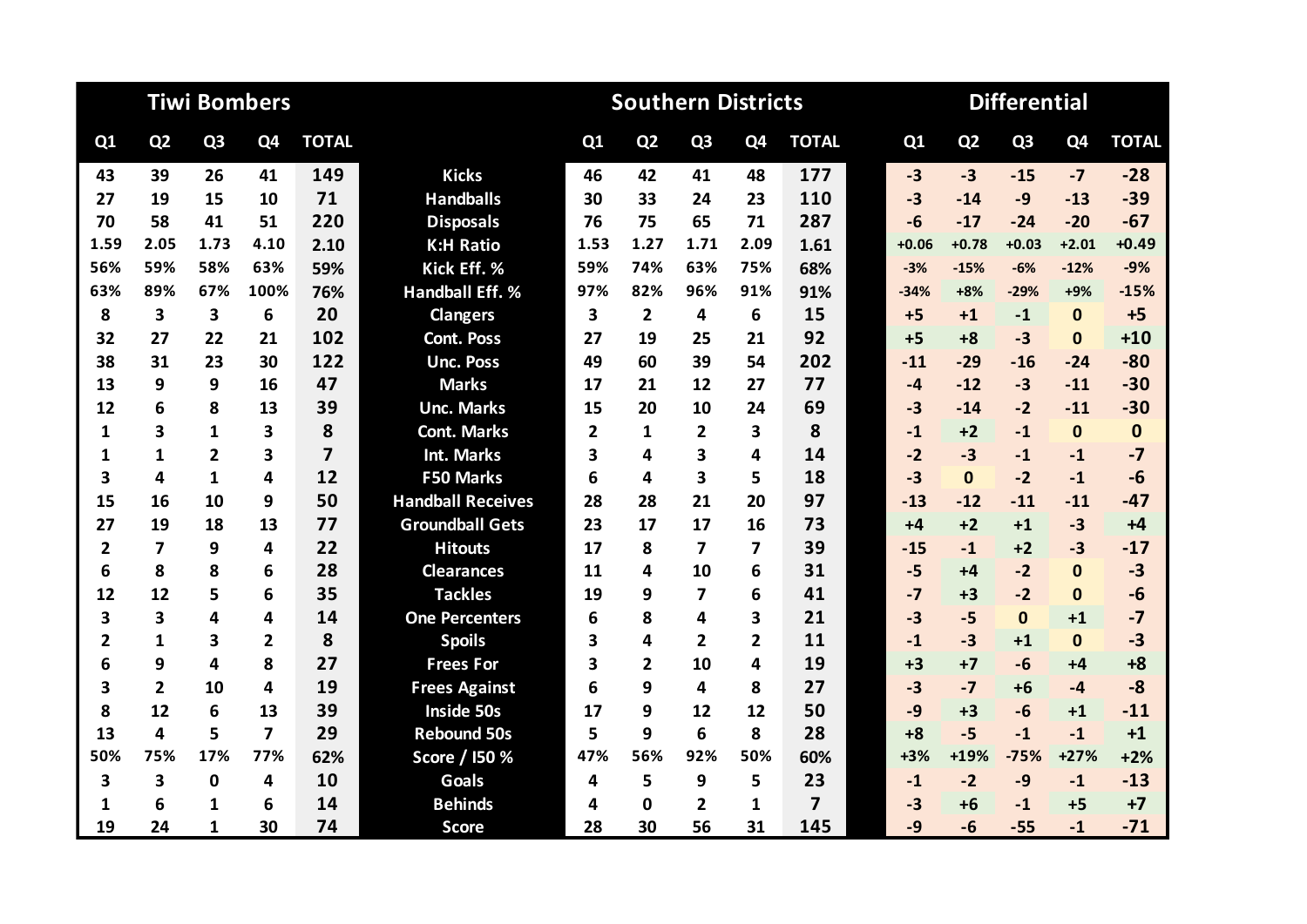| <b>Tiwi Bombers</b>       |       |       |         |            |             |      |           |     |     |                |    |     |                |     |      |       |            |              |      |           |              |    |       |            |       |                |              |
|---------------------------|-------|-------|---------|------------|-------------|------|-----------|-----|-----|----------------|----|-----|----------------|-----|------|-------|------------|--------------|------|-----------|--------------|----|-------|------------|-------|----------------|--------------|
| <b>Player</b>             | К     |       | D       |            | KE% HE% CLG |      | <b>CP</b> | UP  | М   | UM             | CM |     | IM F50M HR GBG |     |      | но    | <b>CLR</b> | т            | 1%   | <b>SP</b> | FF           | FA | 150   | <b>R50</b> | G     | в              | <b>SA</b>    |
| 38 D Munkara              | 18    | 3     | 21      | 56%        | 67%         | 2    | 8         | 14  | 3   | 3              | 0  | 0   | 0              | 9   | 6    | 0     | 3          | 1            | 0    | 0         | 3            | 1  |       | 3          | 1     | 0              | 4            |
| 09 E Puruntatameri        | 12    | 8     | 20      | 67%        | 75%         | 2    | 14        | 8   | 2   | 2              | 0  | 0   | 0              | 4   | 13   | 0     | 8          | 2            | 1    | 0         | 1            | 2  | 1     | 4          | 0     | 0              | 2            |
| 05 K Kantilla             | 15    | 3     | 18      | 47%        | 100%        |      | 6         | 12  | 7   | 5              | 2  | 0   | 5              | 2   | 1    | 0     | 0          | 1            | 1    | 1         | 3            | 2  | 4     | 0          | 3     | 5              | 2            |
| <b>48 H Puruntatameri</b> | 14    | 4     | 18      | 64%        | 50%         | 0    | 11        | 7   | 3   | 2              | 1  | 0   | 2              | 3   | 7    | 0     | 4          | 3            | 0    | 0         | 3            | 0  | 2     | 2          | 3     | 3              | 0            |
| 08 W Manson               | 6     |       | 13      | 33%        | 71%         | 2    | 9         | 3   | 4   | 2              | 2  | 0   | 1              | 1   | 7    | 12    | 2          | 1            | 1    | 1         | 0            | 0  | 3     | 0          | 0     | $\mathbf{1}$   | 1            |
| 23 N Hooker               | 11    | 1     | 12      |            | 73% 100%    | 0    | 8         | 5   | 2   | $\overline{2}$ | 0  | 0   | 1              | 3   | 7    | 3     | 2          | 4            | 1    | 0         | 1            | 1  | 5     | 0          | 0     | $\overline{2}$ | 2            |
| 50 B Kantilla             | 6     | 6     | 12      | 67%        | 83%         | 0    | 3         | 9   | 2   | 2              | 0  | 2   | 0              | 5   | 3    | 0     | 0          | 1            |      | 0         | 2            | 1  | 0     | 4          | 0     | $\Omega$       | 0            |
| 18 M Dunn                 | 9     | 2     | 11      | 44%        | 100%        | 3    | 1         | 10  | 4   | 4              | 0  | 2   | 0              | 4   | 0    | 0     | 0          | 2            |      | 1         | 2            | 1  | 2     | 3          | 0     | 0              | 0            |
| 11 T Tambling             | 8     | 2     | 10      |            | 63% 100%    | 0    | 1         | 10  | 2   | 2              | 0  | 1   | 0              | 5   |      | 0     | 0          | $\mathbf{1}$ | 0    | 0         | $\mathbf{1}$ | 0  | 0     | 4          | 0     | $\Omega$       | 0            |
| 02 D Kruse                | 7     | 2     | 9       | 71%        | 100%        | 1    | 4         | 5   | 3   | 3              | 0  | 0   | 0              | 1   | 3    | 4     | 0          | 0            | 3    | 3         | 2            | 2  | 1     | 2          | 0     | 0              | 1            |
| 32 H McCarthy             | 4     | 5     | 9       | 25%        | 40%         |      | 6         |     |     | 0              |    |     | 0              |     | 5    | 3     | 0          | 1            | 0    | 0         | 0            | 0  |       | 1          | 0     | 0              | 2            |
| 03 Douglas Cunningham     | 4     | 4     | 8       | 100%       | 75%         |      |           | 7   | 3   | 3              | 0  | 0   | 2              | 2   |      | 0     |            | 2            |      | 0         | 0            | 1  | 3     | 1          | 0     | 0              | 3            |
| 07 H Bolton               | 5     | 3     | 8       |            | 40% 100%    | 0    | 5         | 4   |     |                | 0  | 0   | 1              |     | 4    | 0     |            | 1            | 0    | 0         | 2            | 1  |       | 0          | 0     | 1              | 1            |
| 29 G Puruntatameri        | 4     | 4     | 8       | 25%        | 75%         | 2    | 6         | 4   | 2   | 2              | 0  | 0   | 0              | 2   | 6    | 0     | 2          | 0            |      | 1         | 0            | 3  | 2     | 2          | 0     | 0              | 0            |
| 31 T Fernando             | 4     | 3     |         |            | 75% 100%    | 0    |           |     | 3   | 3              | 0  | 0   | 0              | 2   | 0    | 0     | 0          |              | O    | 0         |              |    | 2     | 3          |       | 0<br>an mara   | 1            |
| 14 M Suttle               | 1     | 5     | 6       | 0%         | 60%         |      | 5         |     |     | 0              |    | 0   | 0              | 1   | 4    | 0     | 0          |              |      |           | O            | 0  | 0     | 0          | 0     | 0<br>monor     | 0<br>ananana |
| <b>39 P Tipungwuti</b>    | 4     | 2     | 6       |            | 100% 100%   | 0    | 3         | 2   |     | 1              | 0  | 0   | 0              | 0   | 2    | 0     | 2          | 3            | 0    | 0         |              | 0  | 0     | 0          |       | 0              | 0            |
| 06 P Heenan               | 4     |       | 5       |            | 75% 100%    |      | 2         | 3   |     |                | 0  | 0   | 0              | 2   | 2    | 0     |            |              |      | 0         | 0            | 0  |       | 0          | 0     | 0              | 1            |
| 10 M Thompson             | 2     | 3     | 5       | 50%        | 100%        | 0    | 3         | 2   | 2   | 1              |    | 1   | 0              | 1   | 2    | 0     | 0          | 2            | 0    | 0         | 0            | 0  |       | 0          | 0     | 0              | 0            |
| 04 J Dominic McLennan     | 2     |       | 4       | 50%        | 0%          | 0    | 2         | 2   | 0   | 0              | 0  | 0   | 0              | 1   |      | 0     |            | 3            | 0    | 0         | 1            | 0  |       | 0          | 1     | 0              | 0            |
| 17 B Rioli                | 2     | 0     | 2       |            | 100% #####  | 0    | 1         |     | 0   | 0              | 0  | 0   | 0              | 0   | 1    | 0     | 1          | 3            | 0    | 0         | 2            | 1  | 2     | 0          | 0     | 0              | 0            |
| 30 J Salzgeber            | 0     | 1     | 1       | ##### 100% |             | 0    | 1         | 0   | 0   | 0              | 0  | 0   | 0              | 0   | 1    | 0     | 0          | 0            | 0    | 0         | 0            | 0  | 0     | 0          | 0     | 0              | 0            |
|                           |       |       |         |            |             |      |           |     |     |                |    |     |                |     |      |       |            |              |      |           |              |    |       |            |       |                |              |
| <b>TIWI</b>               | 149   | 71    | 220     |            | 59% 76%     | 20   | 102       | 122 | 47  | 39             | 8  | 7   | 12             | 50  | 77   | 22    | 28         | 35           | 14   | 8         | 27           | 19 | 39    | 29         | 10    | 14             | 20           |
| <b>SDFC</b>               | 177   |       | 110 287 |            | 68% 91%     | 15   | 92        | 202 | 77  | 69             | 8  | 14  | 18             | 97  | 73   | 39    | 31         | 41           | 21   | 11        | 19           | 27 | 50    | 28         | 23    | 7              | 21           |
| <b>Differential</b>       | $-28$ | $-39$ | -67     | -9%        | -15%        | $+5$ | $+10$     | -80 | -30 | $-30$          | 0  | lay | -6             | -47 | $+4$ | $-17$ | $-3$       | -6           | $-7$ | $-3$      | $+8$         | -8 | $-11$ | $+1$       | $-13$ | $+7$           | -1           |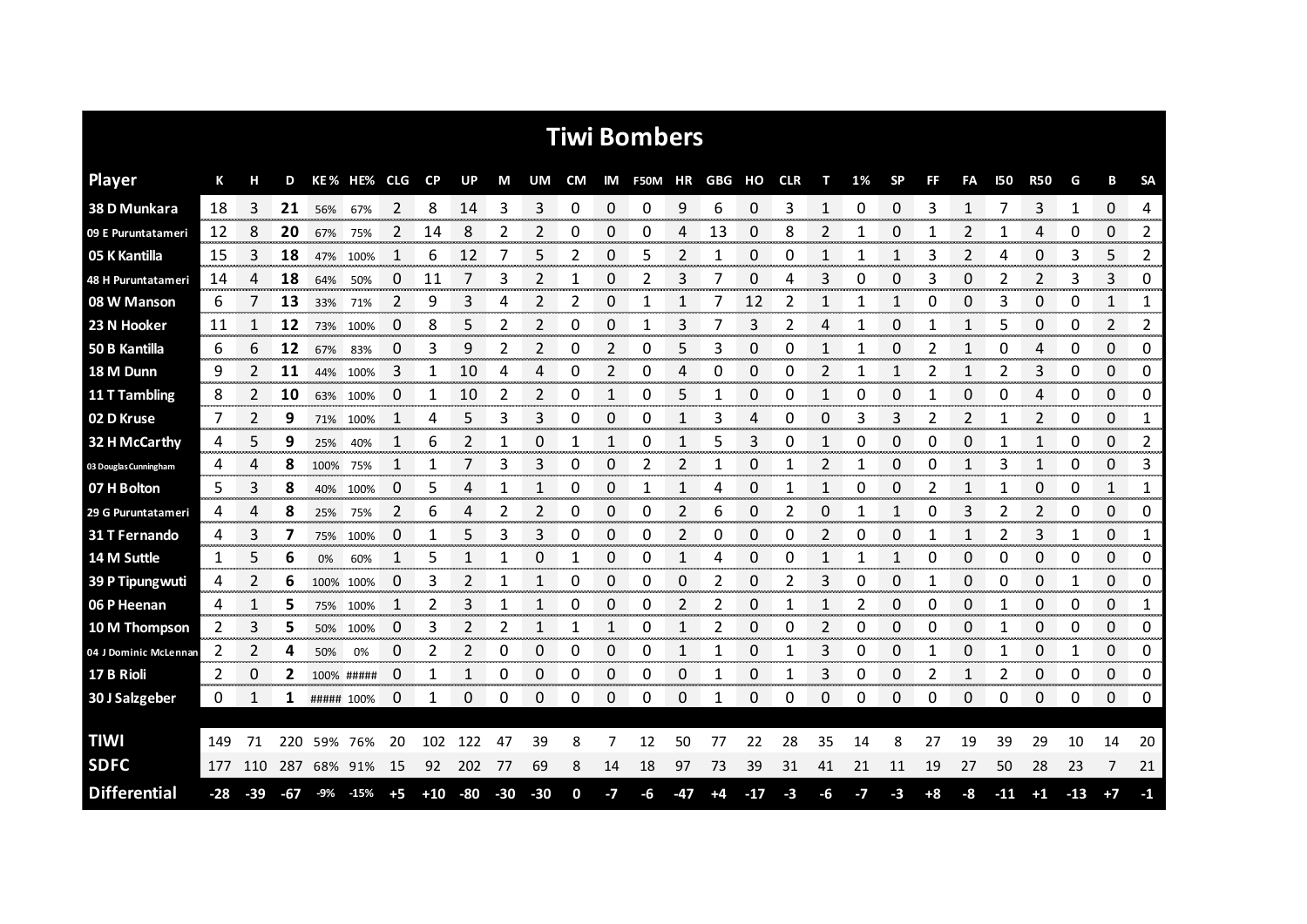| <b>Southern Districts</b> |     |                    |            |      |             |              |           |                   |                |       |    |                |            |              |     |       |            |                |      |           |              |              |       |            |       |                |                |
|---------------------------|-----|--------------------|------------|------|-------------|--------------|-----------|-------------------|----------------|-------|----|----------------|------------|--------------|-----|-------|------------|----------------|------|-----------|--------------|--------------|-------|------------|-------|----------------|----------------|
| <b>Player</b>             | К   |                    | D          |      | KE% HE% CLG |              | <b>CP</b> | UP                | М              | UM    | CM |                | IM F50M HR |              | GBG | но    | <b>CLR</b> | т              | 1%   | <b>SP</b> | FF           | FA           | 150   | <b>R50</b> | G     | в              | <b>SA</b>      |
| 34 C McAdam               | 17  | 8                  | 25         |      | 76% 100%    | 0            | 6         | 20                | 6              | 6     | 0  | 0              | 0          | 7            | 6   | 0     | 1          | 2              | 2    | 1         | 2            | 2            | 4     | 4          | 0     | 0              | 1              |
| 06 L Morgan               | 14  | 8                  | 22         | 43%  | 88%         | 3            | 7         | 15                | 7              | 6     | 1  | 0              | 3          | 7            | 6   | 0     | 2          | 1              | 2    | 0         | 0            | $\mathbf{1}$ | 3     | 2          | 3     | 1              | 2              |
| 22 J Sexton               | 14  | 8                  | 22         | 57%  | 63%         | 3            | 9         | 14                | 8              | 8     | 0  | 1              | 2          | 5            | 6   | 0     | 3          | 3              | 1    | 1         | 3            | 1            | 5     | 1          | 1     | $\overline{2}$ | 2              |
| 08 M Bowden               | 14  | 6                  | 20         | 86%  | 100%        | 1            | 5         | 15                | 3              | 3     | 0  | 1              | 0          | 6            | 4   | 0     | 1          | 1              | 2    | 2         | 1            | 2            | 1     | 6          | 0     | 0              | 0              |
| 29 J Ganley               | 10  | 8                  | 18         | 80%  | 100%        | $\mathbf{1}$ | 5         | 13                | 7              | 7     | 0  | 0              | 3          | 6            | 5   | 0     | 2          | 2              | 0    | 0         | 0            | $\mathbf{1}$ | 5     | 2          | 2     | 0              | 2              |
| 31 D Barry                | 9   | 9                  | 18         | 44%  | 89%         | 0            | 7         | 11                | 6              | 6     | 0  | 2              | 0          | 5            | 7   | 0     | 3          | 3              | 0    | 0         | 0            | 0            | 4     | 0          | 1     | 1              | 0              |
| 07 B Schwarze             | 9   | 8                  | 17         | 56%  | 100%        | 1            | 5.        | 12                | 5              | 5     | 0  | $\overline{2}$ | 0          | 7            | 4   | 0     | 2          | 1              | 0    | 0         | 1            | 0            | 5     | 1          | 1     | 0              | 2              |
| 17 J McQueen              | 12  | 5                  | 17         | 58%  | 100%        | 1            | 3         | 16                | 8              | 8     | 0  | 2              | 2          | 8            | 2   | 0     | 0          | 0              | 2    | 0         | $\mathbf{1}$ | 1            | 4     | 1          | 0     | 0              | 4              |
| 03 J Ross                 | 11  | 5                  | 16         |      | 91% 100%    | 0            | 7         | 9                 | 6              | 4     | 2  | 0              | 2          | $\mathbf{1}$ | 4   | 0     | 0          | $\overline{2}$ | 0    | 0         | 2            | 0            | 3     | 0          | 5     | $\Omega$       | 2              |
| 04 D Staunton             | 8   | 4                  | 12         | 88%  | 75%         | 1            | 3         | 9                 | 1              | 1     | 0  | 0              | 1          | 7            | 3   | 0     |            | 5              | 0    | 0         | 0            | 2            | 1     | 0          | 1     | 0              | 1              |
| 13 C Gallio               | 3   | 9                  | 12         | 100% | 78%         | 0            | 3         | 9                 | 2              | 2     | 0  | 0              | 0          | 6            | 3   | 0     |            | $\overline{2}$ | 3    | 0         | 0            | 2            |       | 1          | 0     | 0              | 1              |
| 11 J Farrer               | 9   |                    | 11         | 78%  | 100%        | -1           | 5         | 5                 | 3              | 1     | 2  | 0              | 3          | 4            | 3   | 0     | 2          | 0              | 0    | 0         | 0            | 0            |       | 0          | 5     | 0              | 1              |
| 23 F Driscoll             | 8   | 3                  | 11         |      | 75% 100%    | 0            | 5         | 8                 | $\overline{2}$ | 2     | 0  | 0              | 2          | 2            | 4   | 3     | 0          | 4              |      |           | 2            | 3            | 2     | 1          | 3     | 0              | $\overline{2}$ |
| 05 D McLachlan            | 5.  | 4                  | 9          | 40%  | 100%        | 1            | 5         | 4                 |                | 1     | 0  | 0              | 0          | 2            | 5   | 0     | 4          |                |      |           |              | 1            | 3     | 0          | 0     | 0              | 0              |
| 24 L Delahey              | 4   | 5                  | 9          |      | 100% 100%   | O            |           | 8                 | 2              |       | Ω  |                | 0          | 4            |     | 0     | 0          | O              | 3    | 3         | 0            | 3            | 0     | 2          | 0     | 0<br>an mara   | 0              |
| 09 K Jones                | 7   |                    | 8          | 57%  | 100%        | 0            | 3         | 5                 | 4              | 2     | 2  | 3              | 0          | 3            | 0   |       | 0          | 2              | O    | O         |              | O            | 0     | 5          | 0     | 0              | 0<br>nnnnnn    |
| 02 A Johnson              | 1   | 6                  | 7          |      | 100% 100%   | 0            | 0         |                   | 3              | 3     | 0  |                | 0          | 4            | 0   | 0     | 0          | 3              |      |           | 0            | 1            | 0     |            | 0     | 0              | 0              |
| 25 C Bowden               | 5   |                    | 7          | 40%  | 100%        |              | 3         | 5                 | 0              | 0     | 0  | 0              | 0          | 4            | 2   | 0     | 3          |                | Ω    | 0         |              | 2            |       | 0          | 0     | 0              | 0              |
| 33 J Watts                | 4   | 3                  | 7          |      | 75% 100%    | 0            | 2         | 6                 | 1              | 1     | 0  | 1              | 0          | 5            | 2   | 8     |            | 2              | 0    | 0         | 0            | 1            | 4     | 0          |       | 0              | 1              |
| 14 Benjamin Ah Mat        | 4   | 2                  | 6          | 25%  | 100%        | 1            | 4         | 2                 | 1              | 0     | 1  | 0              | 0          | 1            | 2   | 0     | 2          | 5              | 0    | 0         | 3            | 2            | 2     | 0          | 0     | 0              | 0              |
| 35 P Gallow               | 3   | 3                  | 6          | 67%  | 67%         | 0            | 4         | 2                 | 0              | 0     | 0  | 0              | 0          | 1            | 4   | 27    | 3          | 1              | 3    | 1         |              | 0            |       | 0          | 0     | 0              | 0              |
| 16 J Cockatoo             | 2   | 0                  | 2          |      | 50% #####   | 0            | 0         |                   | 1              | 1     | 0  | 0              | 0          | 1            | 0   | 0     | 0          | 0              | 0    | 0         | 0            | 1            | 0     | 1          | 0     | 0              | 0              |
| <b>SDFC</b>               | 177 | 110                | 287        | 68%  | 91%         | 15           | 92        | 202               | 77             | 69    | 8  | 14             | 18         | 97           | 73  | 39    | 31         | 41             | 21   | 11        | 19           | 27           | 50    | 28         | 23    | 7              | 21             |
| <b>TIWI</b>               | 149 | 71                 | <b>220</b> |      | 59% 76%     | 20           |           | 102 122           | 47             | 39    | 8  | 7              | 12         | 50           | 77  | 22    | 28         | 35             | 14   | 8         | 27           | 19           | 39    | 29         | 10    | 14             | 20             |
| <b>Differential</b>       | +28 | $+39$ $+67$ $+9\%$ |            |      | $+15%$      | -5           |           | $-10$ $+80$ $+30$ |                | $+30$ | 0  | $+7$           | $+6$       | $+47$        | -4  | $+17$ | $+3$       | $+6$           | $+7$ | $+3$      | -8           | $+8$         | $+11$ | $-1$       | $+13$ | $-7$           | $+1$           |
|                           |     |                    |            |      |             |              |           |                   |                |       |    |                |            |              |     |       |            |                |      |           |              |              |       |            |       |                |                |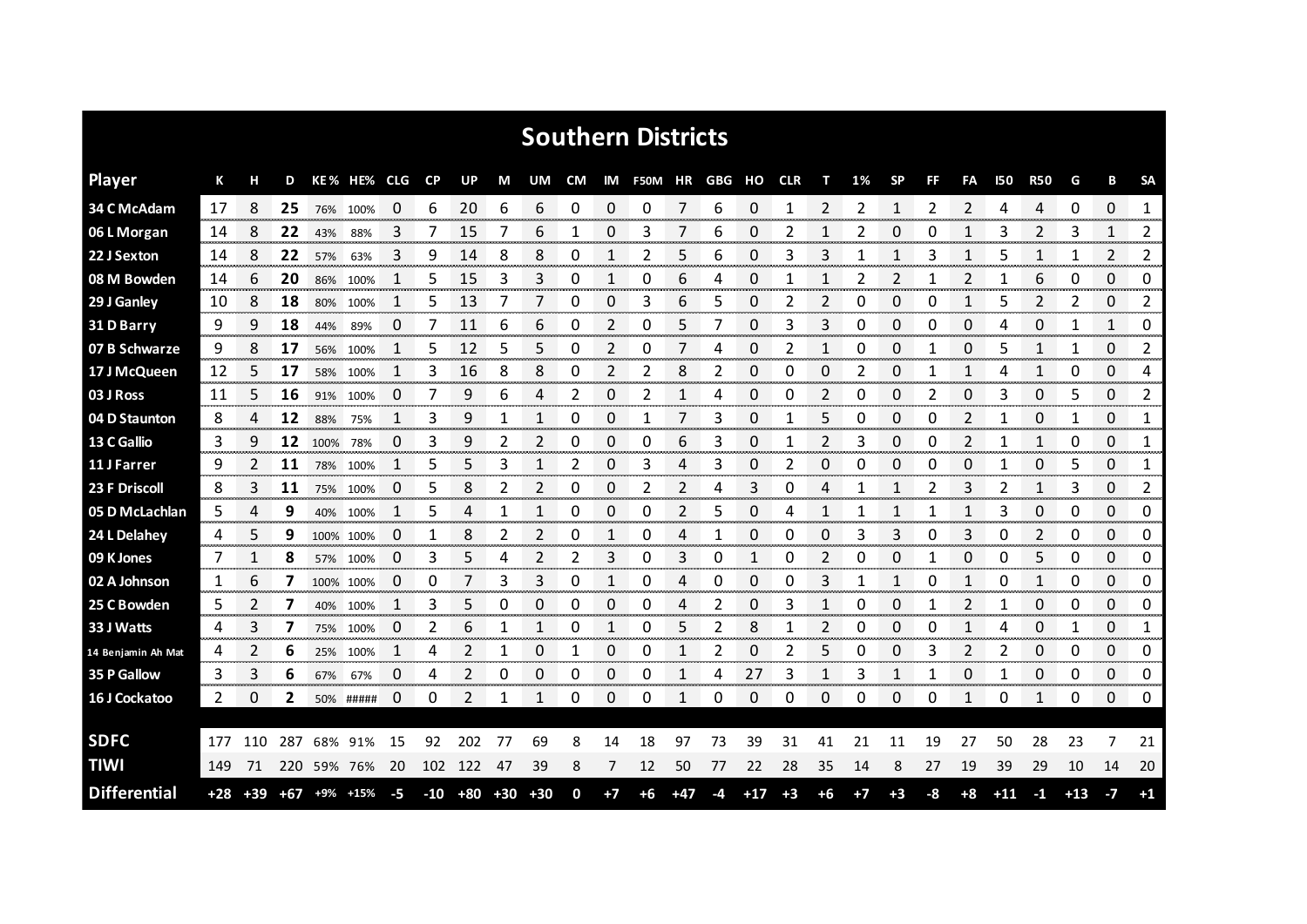|                        | <b>Score Sources</b> |                   |  |  |  |  |  |  |  |  |
|------------------------|----------------------|-------------------|--|--|--|--|--|--|--|--|
|                        | <b>TIWI</b>          | <b>SDFC</b>       |  |  |  |  |  |  |  |  |
| <b>Turnover</b>        | 7.7.49               | 8.6.54            |  |  |  |  |  |  |  |  |
| <b>Stoppage</b>        | 3.7.25               | 12.1.73           |  |  |  |  |  |  |  |  |
| Kick In                | 0.0.0                | 3.0.18            |  |  |  |  |  |  |  |  |
| <b>TOTAL</b>           | 10.14.74             | 23.7.145          |  |  |  |  |  |  |  |  |
|                        | Defensive 50         |                   |  |  |  |  |  |  |  |  |
| <b>Turnover</b>        | 3.1.19               | 1.0.6             |  |  |  |  |  |  |  |  |
| <b>Stoppage</b>        | 0.2.2                | 0.0.0             |  |  |  |  |  |  |  |  |
| Kick In                | 0.0.0                | 3.0.18            |  |  |  |  |  |  |  |  |
| <b>TOTAL</b>           | 3.3.21               | 4.0.24            |  |  |  |  |  |  |  |  |
|                        | <b>Midfield</b>      |                   |  |  |  |  |  |  |  |  |
| <b>Turnover</b>        | 3.6.24               | 5.3.33            |  |  |  |  |  |  |  |  |
| <b>Centre Bounce</b>   | 1.3.9                | 7.0.42            |  |  |  |  |  |  |  |  |
| <b>B/ARC Stoppages</b> | 1.2.8                | 2.0.12            |  |  |  |  |  |  |  |  |
| <b>TOTAL</b>           | 5.11.41              | 14.3.87           |  |  |  |  |  |  |  |  |
|                        |                      | <b>Forward 50</b> |  |  |  |  |  |  |  |  |
| <b>Turnover</b>        | 1.0.6                | 2.3.15            |  |  |  |  |  |  |  |  |
| <b>Stoppage</b>        | 1.0.6                | 3.1.19            |  |  |  |  |  |  |  |  |
| <b>TOTAL</b>           | 2.0.12               | 5.4.34            |  |  |  |  |  |  |  |  |